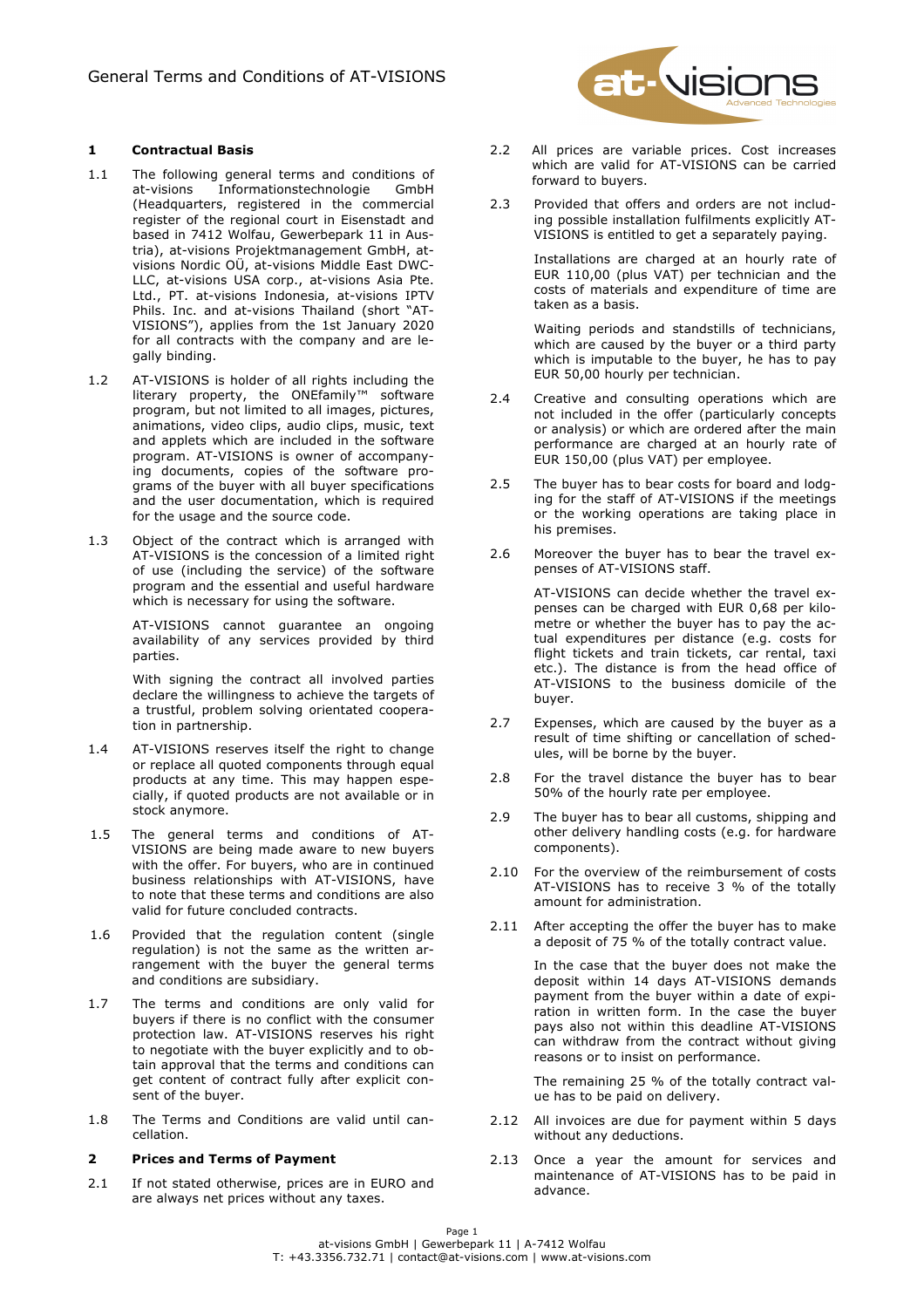The binding period for AT-VISIONS' Proactive Services is 60 months from the go live date. A premature termination of the Proactive Services is not possible. Proactive Services can only be cancelled in writing until at least 6 months before the binding period ends, otherwise the binding period will be renewed automatically for another 12 months.

In the case, the buyer does not pay the amount for services and maintenance within 14 days AT-VISIONS is allowed to demand payment from the buyer within a date of expiration in written form. In case the buyer pays not within this deadline AT-VISIONS can withdraw from the contract without giving reasons or to insist on performance.

2.14 In case of delayed payment by the buyer AT-VISIONS is entitled to get the expenses which had been caused (particularly late interest in banking practise) reimbursed. Until the complete payment has been made, all goods remain under the ownership of AT-VISIONS.

> Furthermore AT-VISIONS can put at hold efforts from service contracts for the delay of payment caused by the buyer.

> Furthermore AT-VISIONS can avoid the usage of the software programs for buyers unless buyers have paid the open amount. For damages caused AT-VISONS is not assuming liability.

- 2.15 The checking of the account with debts and also the assignment of a debt is not valid.
- 2.16 In case the Contract, Purchase Order, Letter of Intent or any other written format confirming that AT-VISIONS has been awarded the project is cancelled while the project is not yet completed and fully paid, the customer agrees to pay a penalty fee of 20 % of the total CAPEX amount immediately after cancelling the contract to the AT-VISIONS bank account independently of what already was paid to AT-VISIONS before.

If the buyer cancels an order for hardware components, the buyer has to pay a compensation for the actual expenses, but at least 50 % of the net contract value.

2.17 The binding period of the contract for the ONEfamily™ SaaS (Software as a Service) model is at least 60 months. A premature termination of the contract is not possible. The costs per month listed in the proposal include the usage of the components and licenses. The buyer at no time owns the goods. In case the buyer goes out of business for any reason the outstanding amount has to be paid to AT-VISIONS immediately before other obligations have to be fulfilled. Furthermore a bank guarantee has to be sent to AT-VISIONS by the buyer for the whole duration of the SaaS agreement. All revenue stays at the buyer.

> The buyer is obliged to inform AT-VISIONS in written form at least 6 months prior to the end of the SaaS contract, if they are going to terminate the contract after the binding period or expand the agreement by another 36 months with the same monthly costs. In case the buyer



does not inform AT-VISIONS within 6 months prior to termination, the buyer agrees automatically to renew the contract for another 36 months.

# **3 3 Recommendation**

AT-VISIONS recommends the buyer the installation of an uninterruptible power supply to guarantee no power blackout or fluctuation.

## **4 Warranty and Liability**

- 4.1 The Customer shall ensure that the system is not used in any way (other than as specifically instructed by AT-VISIONS), which may affect the capacity or operation of the system or the provision or quality of the services.
- 4.2 AT-VISIONS guarantees that the software program includes all specifications as mentioned in the offer, the software program works like it is defined in the accompanying printed papers – except insignificant failures which are not influencing the functionality – and the software program is free from significant faults and defects.

AT-VISIONS is author of the software program.

Only AT-VISIONS is allowed to give rights to the buyer under the agreement in the contract.

Liability- and warranty claims for hardware are ensured by the manufacturer. This warranty refers to processing- and material defects, which give reason to objection. Improper handling, vandalism or other extraneous causes are excluded from this warranty. Warranty starts with delivery of the components.

4.3 AT-VISIONS is liable for defects, damages and consequential damages insofar as intent or gross negligence can be proven, within an amount of EUR 10.000,00 per year and buyer.

> Neither party will be liable to the other for loss of profits, business, contracts, revenue, anticipated savings, goodwill, loss of or damage to data, business interruption, or any indirect or consequential loss or damage whether in contract, tort or otherwise, which arises under or in connection with this agreement.

> Other than where specifically stated otherwise in this agreement, each party´s total liability in connection with this agreement will not exceed the total value of the contract in respect of all claims whenever made.

- 4.4 AT-VISIONS is not liable for rights of third parties, for under licensing of software programs from third parties, provided that the buyer does not know that and the fact was not communicated to the buyer.
- 4.5 If AT-VISIONS is affected by a force majeure event it will promptly notify the other party. Neither party will be liable for any failure or delay in performing any of its obligations under this agreement if the failure or delay is due to any force majeure event.

## **5 Delivery of Hardware Components**

5.1 AT-VISIONS aims to deliver the hardware components within 8 to 12 weeks after ordering.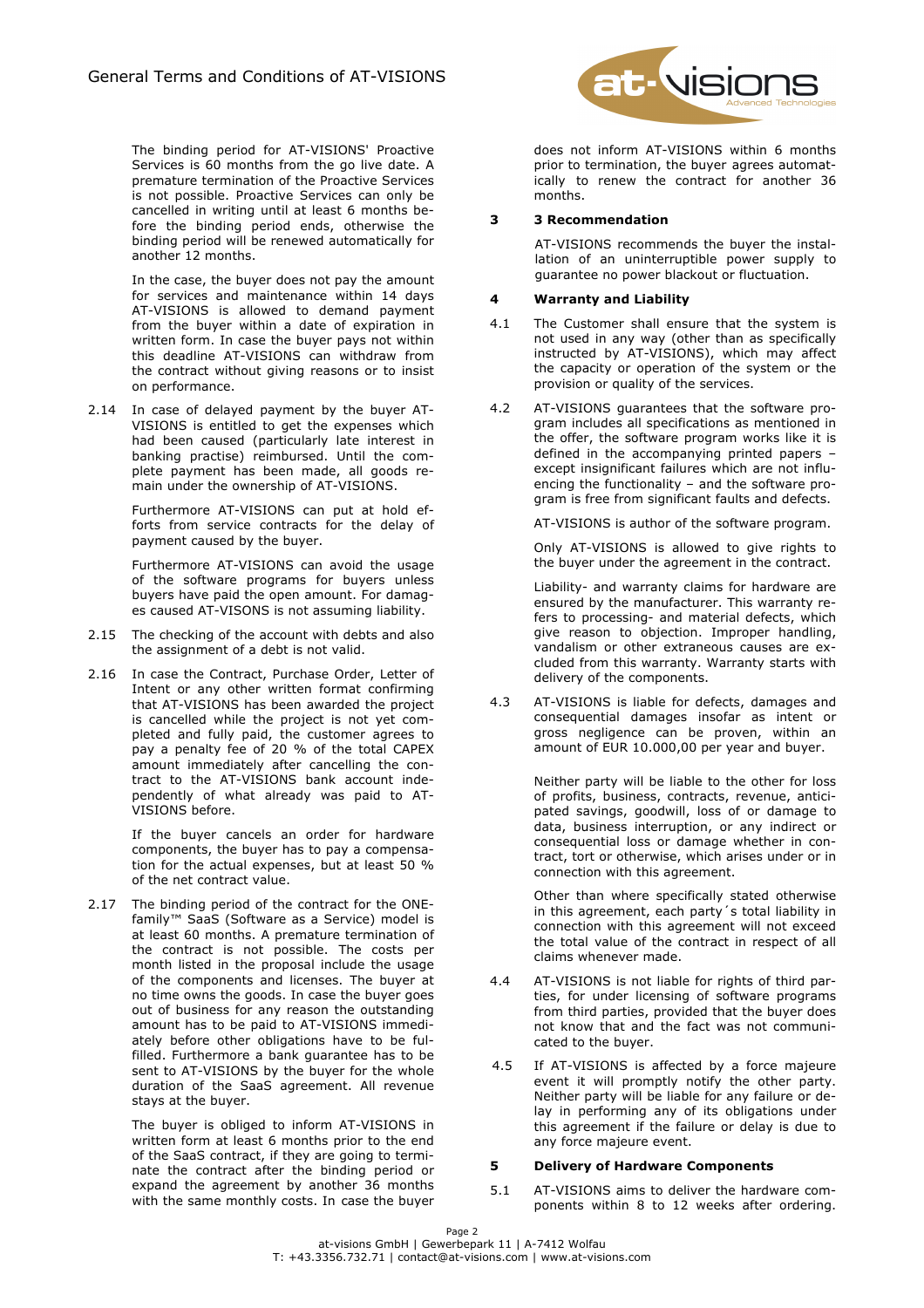**t-** visions

The buyer has no claims for missed deadlines (excluding a forwarding contract).

- 5.2 AT-VISIONS delivers all from the buyer ordered hardware components at once. The responsibility for recycling of packing material is borne by the customer. Delivery costs for part-deliveries caused by the buyer (desired or not) will be borne by the buyer.
- 5.3 AT-VISIONS as the vendor of the merchandise retains title until the purchase price has been fully paid.
- 5.4 The buyer has to check the delivered hardware components after delivery or installation immediately. The buyer has to write a registered letter of complaint immediately and specified.

Warranty claims of hidden defects must be asserted from AT-VISIONS within 6 months after delivery.

#### **6 Delivery of Software Programs**

- 6.1 In the case the buyer orders a software program of a third party from AT-VISIONS, he commits to keep the third party license conditions.
- 6.2 AT-VISIONS cannot guarantee that the delivered software program meets all requirements of the buyer, cooperates with all other software programs which are chosen by the buyer and that the programs work without failure.
- 6.3 The transfer of software programs and products is illegal and the buyer has to pay compensation (no matter if it is owned by AT-VISIONS or a third party), he also has to pay compensation for short-term allocation to unauthorised third parties.
- 6.4 As agreed in the contract training sessions for the system are been held by AT-VISIONS staff in the premises of AT-VISIONS or in the premises of the buyer during working hours. The training sessions should allow the prospective user to use the system independently in his operational procedure. Therefore the user should be released from his duties and responsibilities for the length of the agreed training sessions.

Refresher training sessions will be charged separately.

# **7 Rights due to deficiency**

- 7.1 The goods are defect after the buyer has done the obliged inspection and they are not complying with the specifications of the manufacturer and, if the goods have been aligned for the buyer, these customer specifications relating to alignments are not fulfilled or in the case the company provides services which are not fulfilling the average standards of the market.
- 7.2 If goods are defect, AT-VISIONS at its own option will take back the goods and return the market-based price or the service fee (limited on the purchasing price and service fee), adjust or deliver replacement, assuming the buyer will in all cases give proof of deficiency, and in the case it is not provided service, will return the defected goods.
- 7.3 Adjustment or replacement delivery will not interrupt the limitation of the entitlement to a deficit claim.
- 7.4 The buyer cannot demand any statutory warranty rights if he is not completely fulfilling his obligations of term 5. and 6. Belonging to the duty of examination and notice of nonconformity is as well, if there are any claims of customers of the buyer or his own recipients be asserted, the buyer will immediately give notice to the company declaring any regress reasons. The statutory period of limitation for any deficit claim is 6 months upon delivery. The company transfers any transferable liability of defects and compensation claims, which the company has received from the manufacturer of the goods and services, including all transferable liability of defects and compensation claims related to the breach of third party protective rights. Unless the buyer demands any claims of the manufacturer, the rights of term 8 are excluded.

## **8 Returning of Goods**

- 8.1 A return of goods is only possible with a Return Material Authorisations-Number ("RMA"). A return of goods with noticeable defects has to be reported within one week after receipt of the goods. Hidden defects have to be reported within one week after discovery, latest within 6 months after receipt. Delayed reports will cause the loss of the right of return. Goods have to be sent back at the buyers' own expenses in their original manufacturer's box together with the complete packing material. All goods have to be returned free of forwarding costs to the company. The buyer has to inform the company of the exact description of the defect as well as the circumstances and time of the discovery before return delivery.
- 8.2 Return of goods can only be made in the case of deficiency. If the company accepts explicitly the return or cancellation of goods, which are not a result of a warranty case, it reserves the right to charge a return or cancellation fee including stated RMA fees.
- 8.3 In case returned goods are statutory warranty rights and it can be proofed that as a matter of fact the goods are not defect, the buyer is responsible to compensate AT-VISIONS with all resulting administrative costs of the goods.

#### **9 Further Conditions for Hardware-Services, Maintenance and other Services**

- 9.1 Except as noted otherwise services and maintenance because of hardware defects are executed during the working hours of AT-VISIONS to recover the regular function of the hardware components.
- 9.2 In the quoted totally contract value not included costs are
	- Costs for spare and wear parts which have to be changed periodically,
	- Costs for the elimination of damages caused by extern power blackouts, connection blackouts or gross negligence caused by the buyers or third parties,